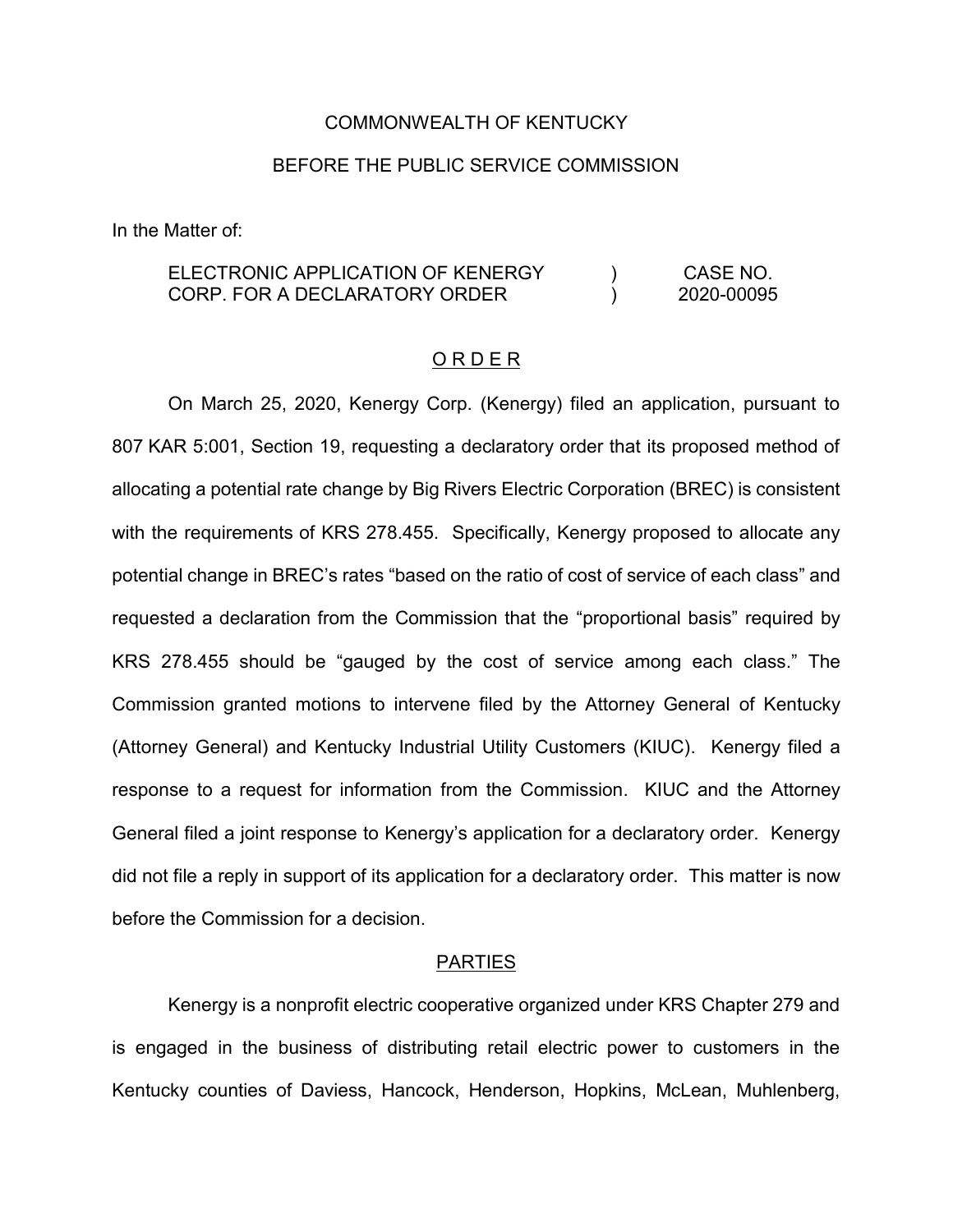Ohio, Webster, Breckinridge, Union, Crittenden, Caldwell, Lyon, and Livingston.<sup>1</sup> The Attorney General represents the interests of utility customers in actions before the Commission pursuant to KRS 367.150(8). KIUC is an association of large electric and gas public utility customers in Kentucky whose members include large industrial customers served by Kenergy.

# BACKGROUND

Kenergy purchases all of its energy from BREC at rates regulated by the Commission.2 Kenergy asserted that an application filed by BREC in Case No. 2020- 00064 "theoretically could result in a flow through adjustment of rates among Kenergy members pursuant to KRS 278.455."<sup>3</sup> Kenergy filed this application for a declaratory order to request an interpretation of how any change in BREC's rates should be flowed through KRS 278.455.4

KRS 278.455 creates a mechanism in which authorized increases and decreases in a generation and transmission (G&T) cooperative's rates may be flowed through to the customers of a distribution cooperative. Specifically, KRS 278.455(2) states, in relevant part, that an authorized increase or decrease in a G&T cooperative's rates:

> [M]ay, at the distribution cooperative's discretion, be allocated to each class and within each tariff on a proportional basis that will result in no change in the rate design currently in effect. In the event of an increase in the wholesale rates and tariffs of the wholesale supplier by the Public Service Commission, the rates and tariffs of the distribution cooperative that have been

<sup>3</sup> *Id.*

<sup>4</sup> *Id.*

 <sup>1</sup> *Annual Report of Kenergy Corp. to the Public Service Commission of the Commonwealth of Kentucky for the Calendar Year Ended December 31, 2019* at 1, 52.

<sup>2</sup> Application at 1.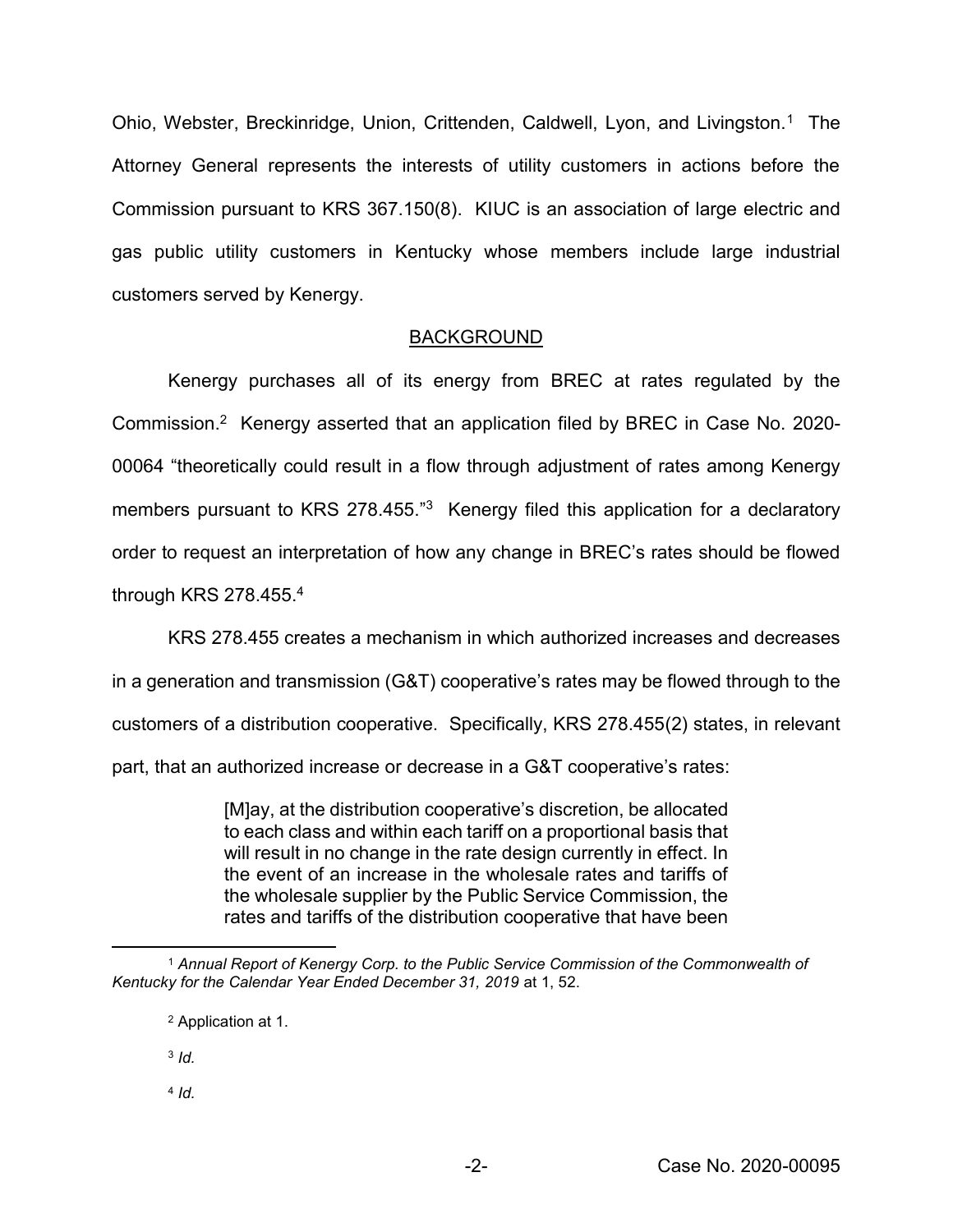revised on a proportional basis to result in no change in the rate design shall be authorized and shall become effective on the same date as those of the wholesale supplier . . . .

Kenergy observes that a change in a G&T cooperative's rates flowed through to the customers of the distribution cooperative pursuant to KRS 278.455 must be done on a "proportional basis." Kenergy indicates that "proportional basis" is not a term defined in the statute.<sup>5</sup> However, Kenergy argues that "proportional basis" should be interpreted as "one that is gauged by the cost of service among each class so that changes in rates are borne in proportion to the cost of serving each respective class."<sup>6</sup> Kenergy explained that under its proposed application "any proportional flow through must be based on the cost of service study in Kenergy's last application for a general adjustment in rates."7 Kenergy argued that "[a]llocating based on any other method results in a flow through allocation that potentially leaves one class subsidizing another class."<sup>8</sup>

In response to Kenergy's application, KIUC and the Attorney General first argued that there is no actual controversy justifying a declaratory order. They noted that Case No. 2020-00064<sup>9</sup>, which is the subject of Kenergy's declaratory order request, is not a base rate case. Rather, they state that it is an application to modify BREC's Member Rate Stability Mechanism (MRSM) tariff, to cease deferring depreciation expenses on

 <sup>5</sup> Application at 1.

<sup>6</sup> *Id.* at 2.

<sup>7</sup> Kenergy's Response to the Commission's April 13, 2020 Order (filed Apr. 17, 2020) (Response to April 13, 2020 Order) at 1.

<sup>8</sup> Application at 2.

<sup>9</sup> Case No. 2020-00064, *Electronic Application of Big Rivers Corporation for Approval to Modify Its MRSM Tariff, Cease Deferring Depreciation Expenses, Establish Regulatory Assets, Amortize Regulatory Assets, and Other Appropriate Relief* (Ky. PSC Jun. 25, 2020).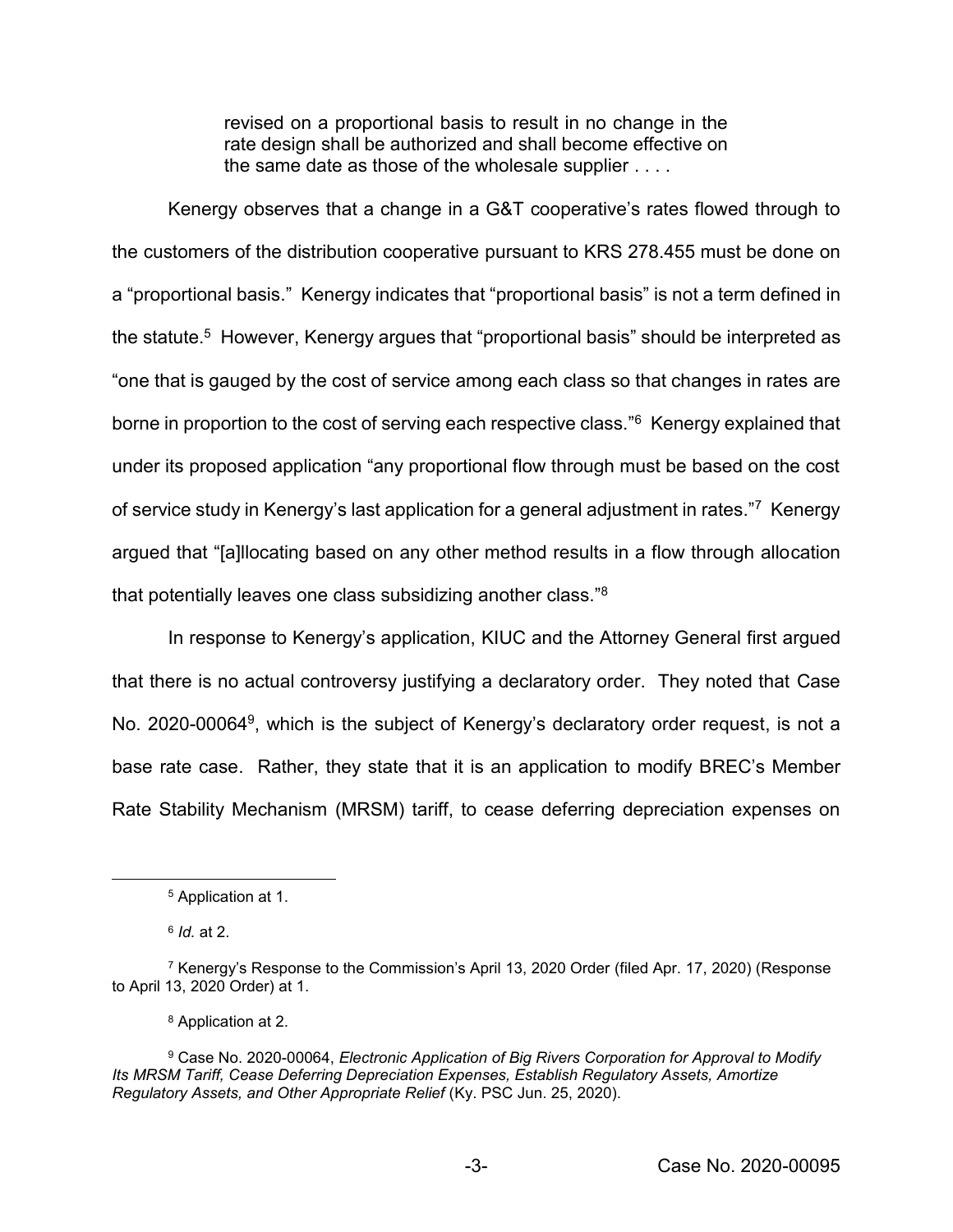plants, to establish regulatory assets and cost recovery process for the remaining net book costs of retired plants, and to begin amortizing previously approved regulatory assets. They then state that because BREC is not applying to increase base rates, there will not be anything to flow through pursuant to KRS 278.455. Thus, they argue that Kenergy is seeking an improper advisory opinion and, therefore, that the Commission should decline to issue an order on the merits of the application.<sup>10</sup>

With respect to the merits of Kenergy's interpretation, KIUC and the Attorney General argued that KRS 278.455 should be interpreted as requiring each rate within each rate class to be increase in proportion to the increase in total rates as compared to the test year revenue. KIUC and the Attorney General explained that:

> If there is a wholesale G&T base rate increase of \$5 million to a distribution cooperative that has \$100 million of test year revenue, then each component of the distribution cooperative's base rates (customer charge, demand charge and energy charge) would be increased by 5%. . . . The 5% across the board rate increase would maintain the most recent Commission-approved wholesale revenue allocation and rate design.<sup>11</sup>

KIUC and the Attorney General argued that this method "would flow through the wholesale rate increase 'to each class and within each tariff on a proportional basis that will result in no change in the rate design currently in effect," as required by KRS 278.455.12

 <sup>10</sup> Response to the Application (filed Apr. 20, 2020) at 2–4.

<sup>11</sup> *Id.* at 5.

<sup>12</sup> *Id. quoting* KRS 278.455(2).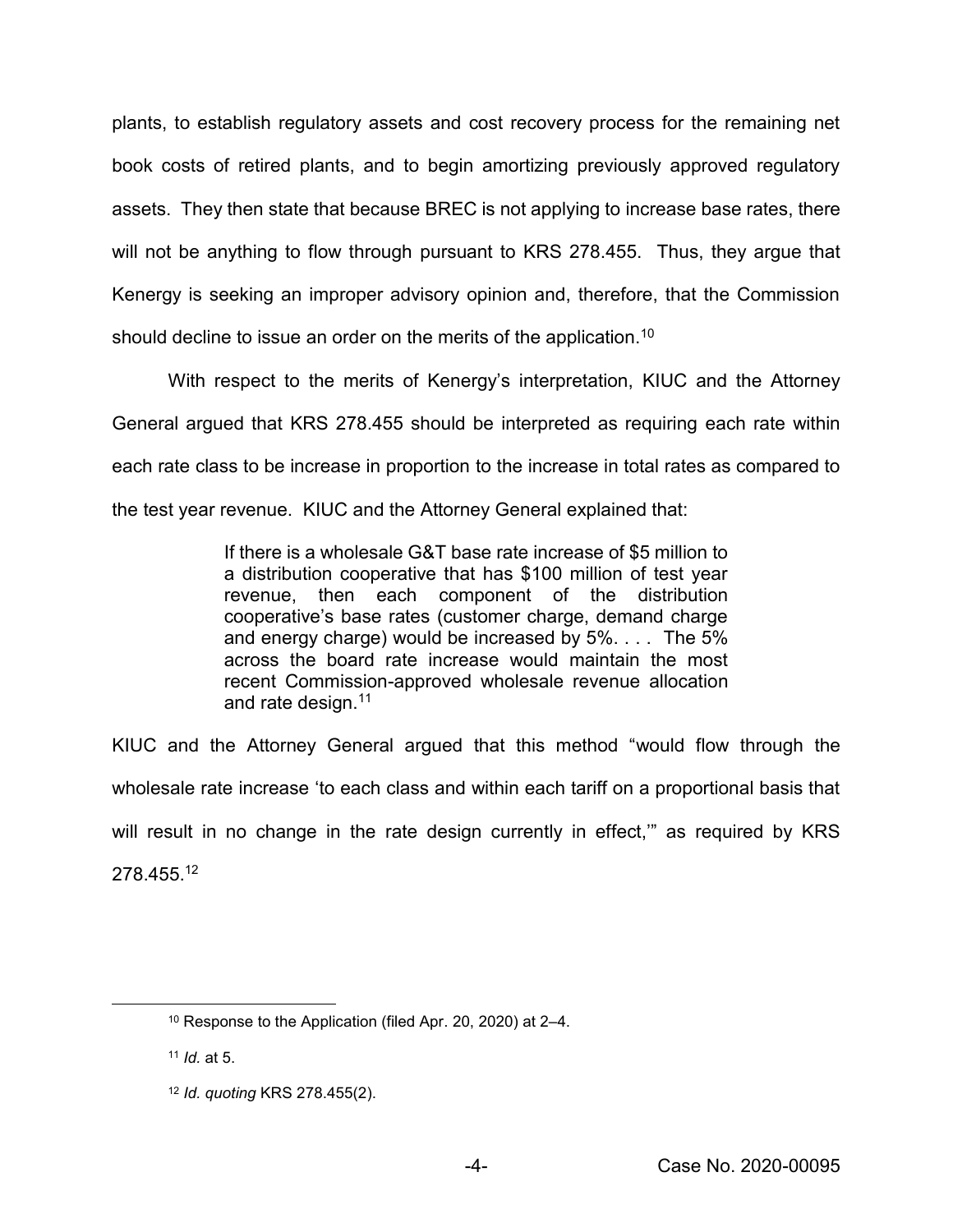KIUC and the Attorney General indicate that their interpretation of KRS 278.455 is consistent with the intent of the statute. Specifically, they argue that KRS 278.455 was intended, in part, to avoid requiring every distribution cooperate served by a G&T cooperative to file a base rate case when the generation and transmission cooperative changed its base rates by creating a simple method by which they could flow through the G&T cooperative's rate changes. They argue that Kenergy's proposed interpretation of KRS 278.455 would turn "a simple flow-through case into litigation regarding whose cost of service study . . . is most appropriate," which would be inconsistent with the intent of the statute. $13$ 

If the Commission accepted Kenergy's argument that KRS 278.455 requires a rate increase to be flowed-through based on the cost of service, KIUC and the Attorney General argued in the alternative that the Commission should require Kenergy and other distribution cooperatives seeking to flow through a G&T's rate increase to file a cost of service study including recommended allocations. They argued that until the distribution cooperatives file such a cost of service study that the pass through should be based on the allocation in the most recent base rate case.<sup>14</sup>

## **DISCUSSION**

Before addressing the substance of Kenergy's application, the Commission must resolve the threshold issue raised by the Intervenors that an application for a declaratory order is not appropriate in this matter because there is no actual controversy. Applications for declaratory orders from the Commission must be made pursuant to 807 KAR 5:001,

 <sup>13</sup> *Id.* at 4–5.

<sup>14</sup> *Id.* at 5–6.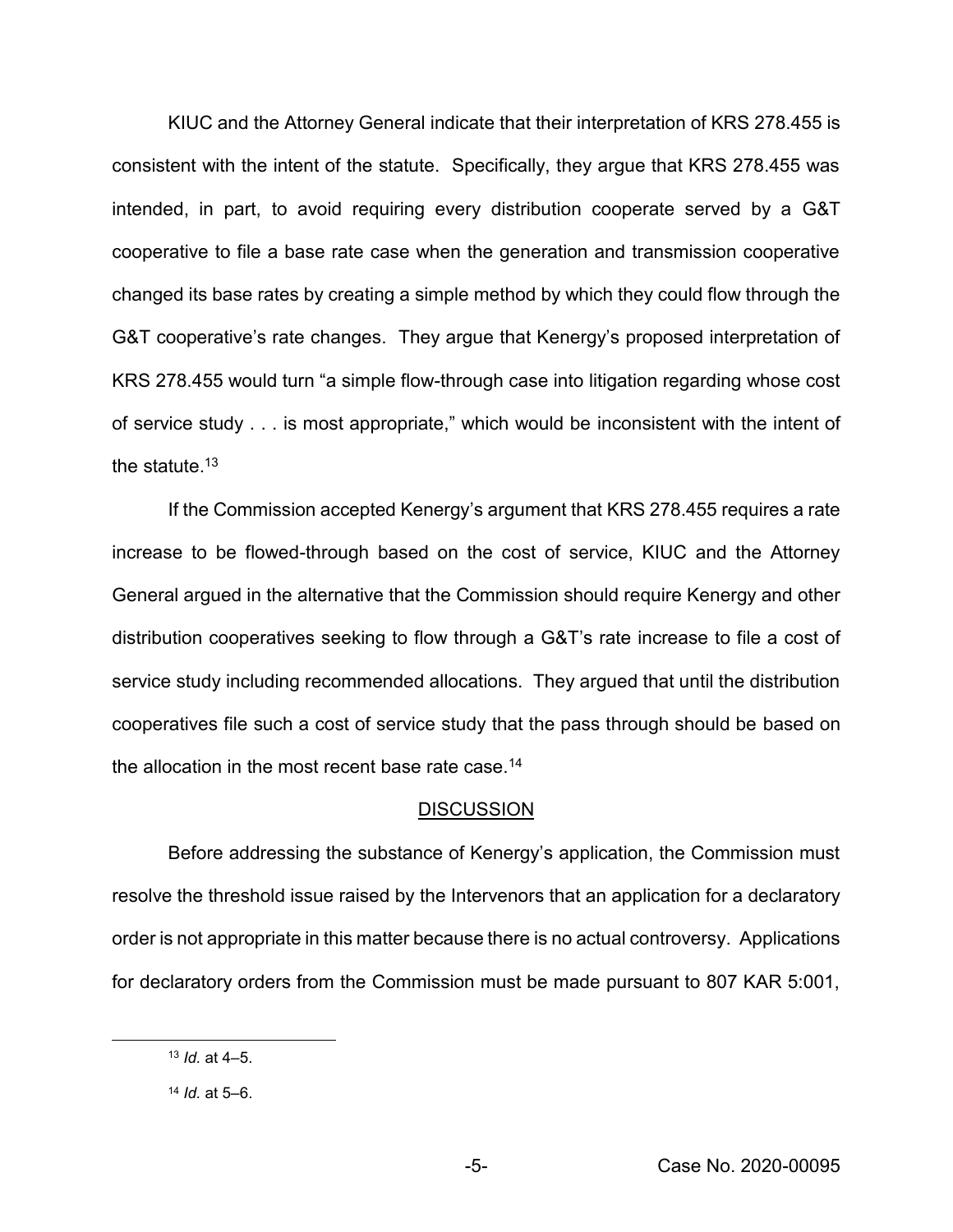Section 19. Notably, unlike the Declaratory Judgment Act, to which Intervenors cite, 807 KAR 5:001, Section 19 does not state that an "actual controversy" is necessary for the Commission to an issue a declaratory order. Rather, it states, in relevant part, that the Commission may issue a declaratory order with respect to the meaning and scope of a provision of KRS Chapter 278 "upon application by a person substantially affected . . . ."

Here, Kenergy is a distribution cooperative that is a member of and purchases all of its energy from BREC. BREC filed an application in Case No. 2020-00064 in which it requested, among other things, that it be permitted to begin amortizing certain regulatory assets through rates to its members beginning in 2021. The Commission has already issued a final Order on BREC's application and agrees with the Intervenors that the accounting treatment ordered did not alter base rates.

The Commission notes that 807 KAR 5:001, Section 19, gives the Commission discretion regarding whether to accept an application for a declaratory order even where a declaratory order may be otherwise appropriate. In this case, the Commission finds that it should exercise its discretion and address Kenergy's application for a declaratory order on the merits because Kenergy and Intervenors have proposed different interpretations. Kenergy has an interest in knowing whether its proposed interpretation is consistent with KRS 278.455 before being required to file rates pursuant to that statute, and a declaratory order will likely promote the economic use of resources by avoiding future filings by multiple cooperatives that are inconsistent with the statute. Thus, the Commission now moves to the merits of Kenergy's application.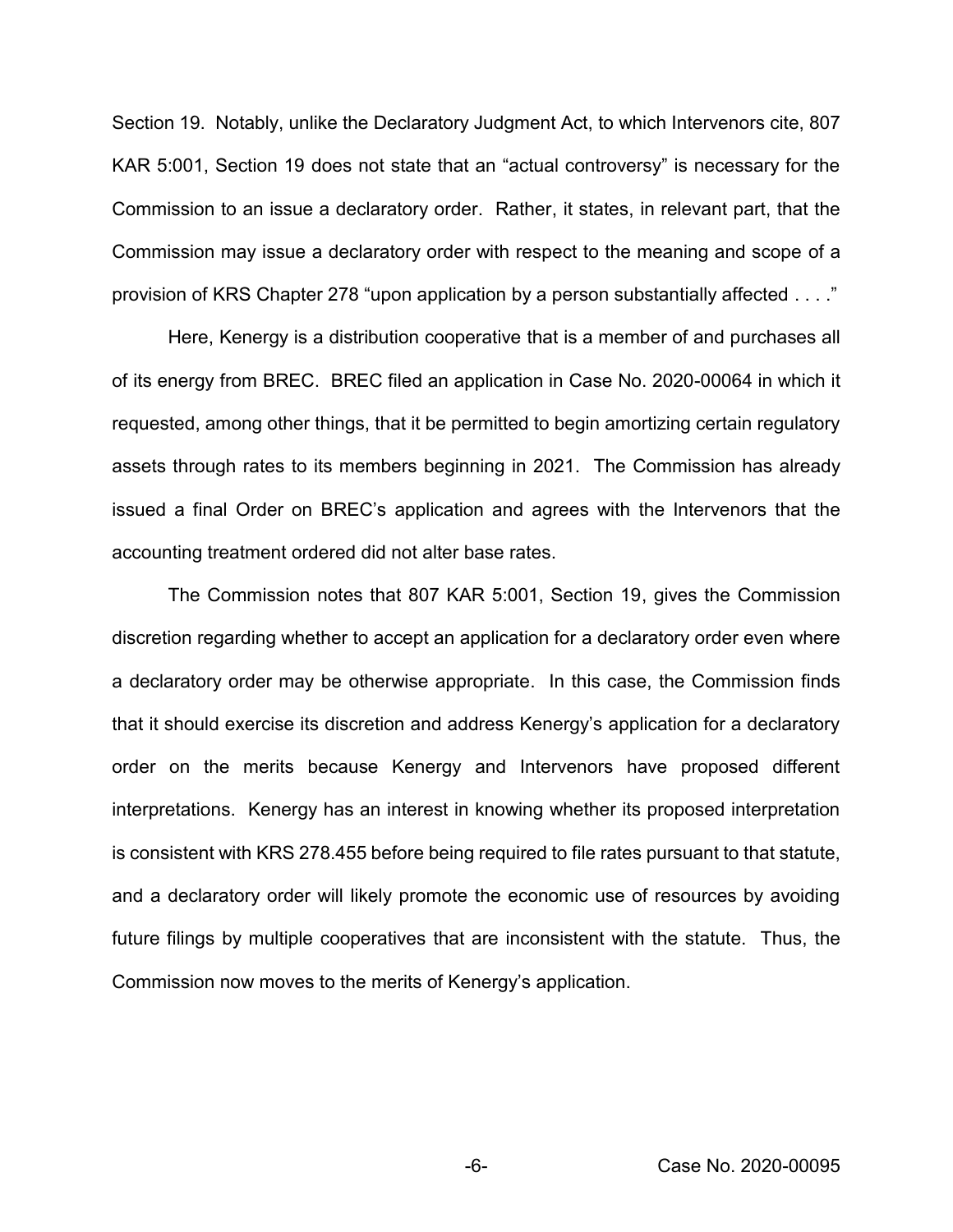The goal when interpreting a statute is to effectuate the intent of the legislature.<sup>15</sup> The plain, or literal, meaning of the statutory language is presumed to reflect the intent of the legislature.<sup>16</sup> "We ascertain the intention of the legislature from words used in enacting statutes rather than surmising what may have been intended but was not expressed."17 Extrinsic aides such as the legislative history and canons of construction should only be used when the plain language of a statute is ambiguous.<sup>18</sup>

The Commission believes that the task at hand is to define proportional and define it in such a manner that when a G&T increases its rates, the result avoids undoing any past rate design and avoids distorting the current rate design while maintaining the spirit of the regulation. Proportional is defined as having a constant ratio to another quantity.19 Therefore, after the increase is passed through from the G&T to the Member System each rate and rate component should retain the same ratio to each other. To accomplish this, the revenue generated from each class and each of the class's rate components must continue to contribute in the same proportion to the total Member System revenue. To accomplish this, each class's revenue contribution percentage is determined based upon the most recent Commission approved revenue allocation and this percentage is applied to the total of the Member System's portion of the G&T increase. Then for each rate

<sup>19</sup> *See* Dictionary.com

 <sup>15</sup> *King Drugs, Inc. v. Com.*, 250 S.W.3d 643, 645 (Ky. 2008).

<sup>16</sup> *Revenue Cabinet v. O'Daniel*, 153 S.W.3d 815, 819 (Ky. 2005); *see also University of Louisville v. Rothstein*, 532 S.W.3d 644, 648 (Ky. 2017) (*quoting* Cosby v. Com., 147 S.W.3d 56, 59 (Ky. 2004)) (stating that "[w]e have a duty to accord to words of a statute their literal meaning unless to do so would lead to an absurd or wholly unreasonable conclusion.").

<sup>17</sup> *Id.* (quoting *Flying J Travel Plaza v. Com., Transp. Cabinet, Dep't of Highways*, 928 S.W.2d 344, 347 (Ky.1996)).

<sup>18</sup> *Rothstein*, 532 S.W.3d at 648.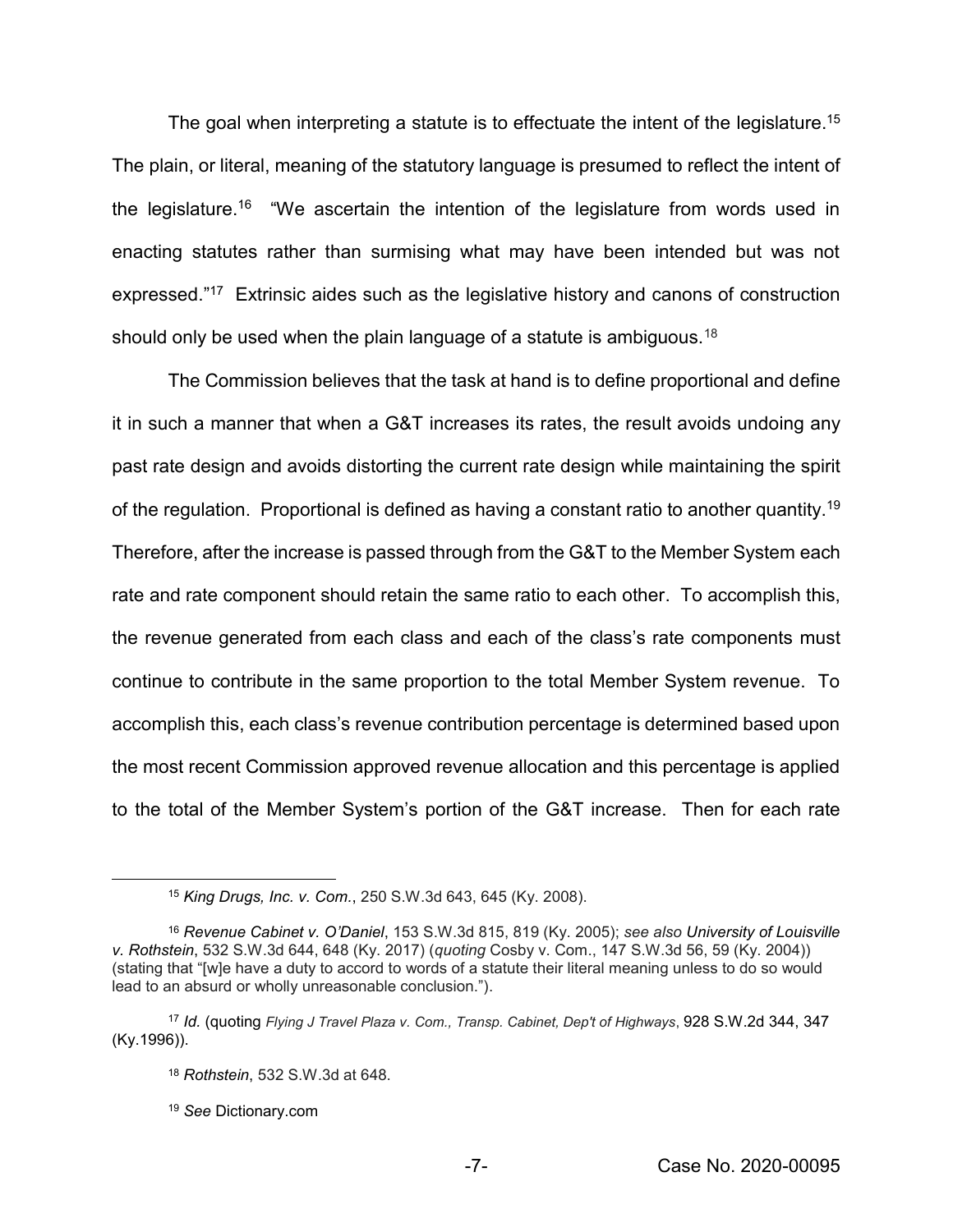class, the approved rate component's revenue allocation is applied to the class increase and the rates are developed. This method maintains a proportional increase to the revenue generated from each rate class and rate component and is markedly similar to applying the Member System's percent increase to each rate component.

For example, the G&T rate increase results in a \$1,000,000 or 2.10% increase to the Member System. From the Member System's most recent approved revenue allocation, the allocation of the \$1,000,000 is proportionally allocated to the rate classes:<sup>20</sup>

|             | Total Bills | <b>Energy Sales</b><br>(kWh) | Demand<br>(kW) |     | <b>Ordered Rates</b><br>Revenue | Percent of<br>Revenue |          | <b>Allocation of Pass Through</b> |
|-------------|-------------|------------------------------|----------------|-----|---------------------------------|-----------------------|----------|-----------------------------------|
| Residential | 275.000     | 300.000.000                  |                |     | 30.720.000                      | 65.18%                | 651.752  | \$31.371.752                      |
| Commercial  | 22.000      | 105.000.000                  |                |     | 10.654.535                      | 22.60%                | 226.045  | \$10.880.580                      |
| Industrial  | 36          | 100.000.000                  | 170,000        |     | 5.760.020                       | 12.22%                | 122.204  | 5.882.224<br>S.                   |
| Total       | 297.036     | 505.000.000                  | 170000         | \$. | 47.134.555                      | 100.00%               | .000.000 | \$48.134.555                      |

Next, the allocated class revenue is proportionally allocated between the class rate components based upon the most recent approved rate class revenue allocations:

|                   |                        | <b>Billing</b>            | Current          |    |            |             |                         |                 | %        |
|-------------------|------------------------|---------------------------|------------------|----|------------|-------------|-------------------------|-----------------|----------|
| <b>Rate Class</b> |                        | <b>Determinants</b>       | Rate             |    | Revenue    | Allocation  | <b>New Revenue</b>      | <b>New Rate</b> | Increase |
| Residential       | <b>Customer Charge</b> | 275,000 \$                | 15.00 \$         |    | 4.125.000  | 13.43% \$   | 4.212.516               | 15.32<br>S      | 2.13%    |
|                   | Energy Charge          | 300.000.000               | \$ 0.08865       | S. | 26.595.000 | 86.57% \$   | 27, 159, 237            | \$0.09053       | 2.12%    |
|                   |                        |                           | Total            | \$ | 30.720.000 | 100.00% \$  | 31.371.752              |                 |          |
| Commercial        | <b>Customer Charge</b> | 22,000 \$                 | $21.50$ \$       |    | 473.000    | $4.44\%$ \$ | 483.035                 | 21.96<br>\$     | 2.14%    |
|                   | Energy Charge          | 105.000.000 \$ 0.09697    |                  | S  | 10,181,535 | 95.56% \$   | 10.397.545              | \$ 0.09902      | 2.12%    |
|                   |                        |                           | Total            | \$ | 10.654.535 | 100.00% \$  | 10.880.580              |                 |          |
| Industrial        | <b>Customer Charge</b> |                           | 36 \$1.145.00 \$ |    | 41.220     | $0.72\%$ \$ | 42.094.52               | \$1.169.29      | 2.12%    |
|                   | Energy Charge          | 100.000.000 \$ 0.04376 \$ |                  |    | 4.375.800  | 75.97% \$   | 4,468,636.35 \$ 0.04469 |                 | 2.13%    |
|                   | Demand Charge          | 170,000 \$                | $7.90$ \$        |    | 1.343.000  |             | 23.32% \$ 1,371,492.90  | 8.07<br>S       | 2.15%    |
|                   |                        |                           | Total            | \$ | 5.760.020  | 100.00% \$  | 5.882.224               |                 |          |

<sup>&</sup>lt;sup>20</sup> Pass through increases will be allocated to special contracts either as specified in the contract or, if not specified, proportionally.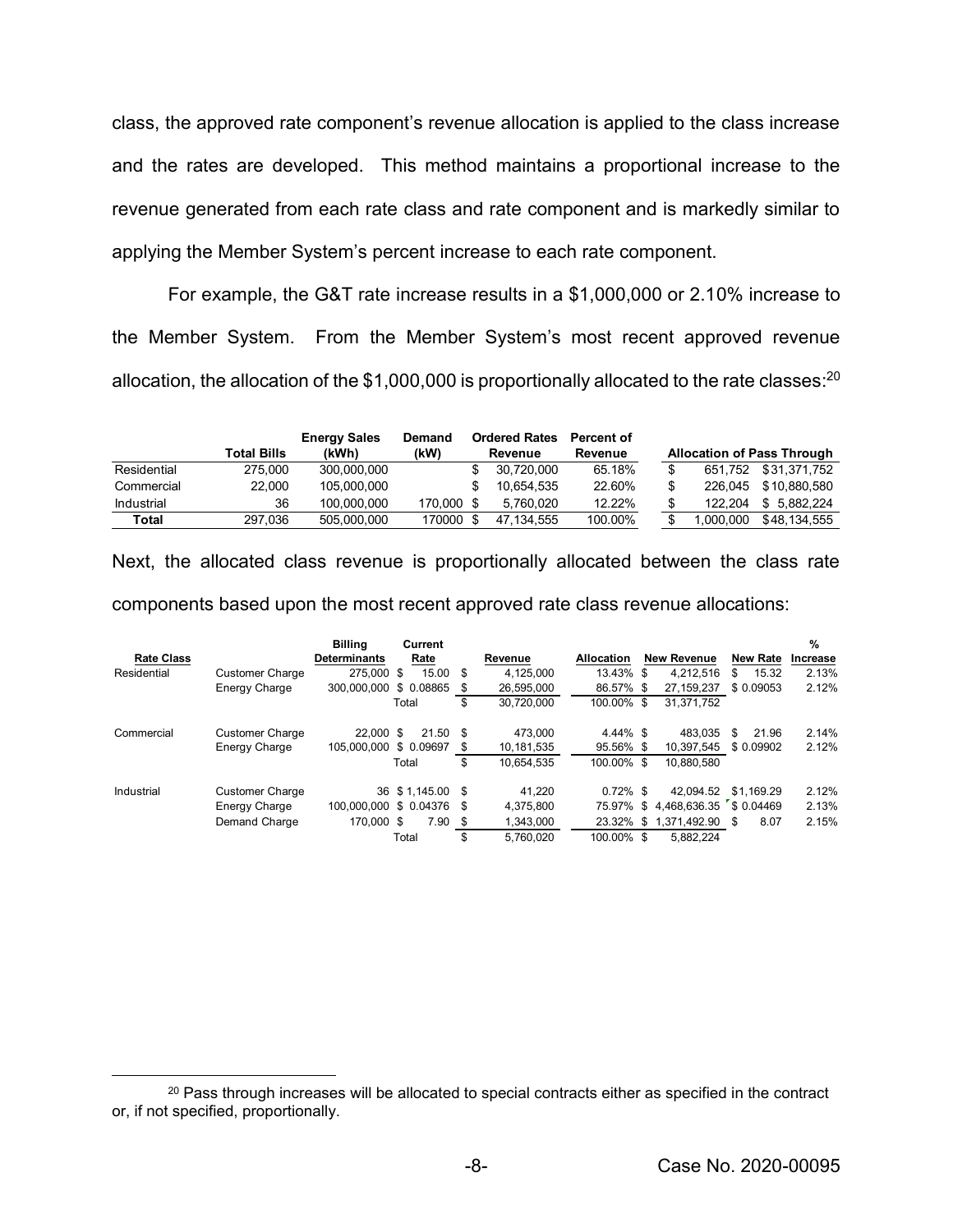This method increases the revenue so that each rate class and each rate class component still contributes to the total revenue in the same proportion:21

|              |                    | <b>Energy Sales</b> | <b>Demand</b> | <b>New Rate</b> |                | <b>Percent of</b> |  |
|--------------|--------------------|---------------------|---------------|-----------------|----------------|-------------------|--|
|              | <b>Total Bills</b> | (kWh)               | (kW)          |                 | <b>Revenue</b> | <b>Revenue</b>    |  |
| Residential  | 275,000            | 300,000,000         |               |                 | 31,372,000     | 65.17%            |  |
| Commercial   | 22,000             | 105,000,000         |               |                 | 10,880,580     | 22.60%            |  |
| Industrial   | 36                 | 100,000,000         | 170,000       |                 | 5,882,994      | 12.22%            |  |
| <b>Total</b> | 297,036            | 505,000,000         | 170000        | \$              | 48, 135, 575   | 100.00%           |  |

The Commission notes that this relates to revenue only, not the cost to serve the customer, and does not differentiate between whether or not the increase from the G&T is energy related, demand related, or a combination. If the G&T rate increase distorts the total revenue received by the Member System as compared to revenue prior to the rate increase, the Member System may seek to adjust their rate design through a rate case.

IT IS HEREBY ORDERED that:

- 1. Kenergy's application for a declaratory order is denied.
- 2. This matter is closed and removed from the Commission's docket.

| <sup>21</sup> Applying the percent increase to each rate component results in a similar rate design: |                        |                     |                |               |       |                 |                |            |  |
|------------------------------------------------------------------------------------------------------|------------------------|---------------------|----------------|---------------|-------|-----------------|----------------|------------|--|
|                                                                                                      |                        |                     | <b>Current</b> |               |       | 2.10%           |                |            |  |
| <b>Rate Class</b>                                                                                    |                        | <b>Determinants</b> |                | Rate          |       | <b>Increase</b> | <b>Revenue</b> |            |  |
| Residential                                                                                          | <b>Customer Charge</b> | 275,000             | \$             | 15.00         | \$    | 15.32           | \$             | 4,213,000  |  |
|                                                                                                      | Energy Charge          | 300,000,000         | \$             | 0.08865       | \$    | 0.09051         | \$             | 27,153,000 |  |
|                                                                                                      |                        |                     |                |               |       |                 | \$             | 31,366,000 |  |
|                                                                                                      |                        |                     |                |               |       |                 |                |            |  |
| Commercial                                                                                           | <b>Customer Charge</b> | 22,000              | \$             | 21.50         | \$    | 21.95           | \$             | 482,900    |  |
|                                                                                                      | Energy Charge          | 105,000,000         |                | \$ 0.09697    | \$    | 0.09900         | \$             | 10,395,000 |  |
|                                                                                                      |                        |                     |                |               |       |                 | \$             | 10,877,900 |  |
|                                                                                                      |                        |                     |                |               |       |                 |                |            |  |
| Industrial                                                                                           | <b>Customer Charge</b> |                     |                | 36 \$1,145.00 |       | \$1,169.05      | \$             | 42,086     |  |
|                                                                                                      | Energy Charge          | 100,000,000         |                | \$0.04376     |       | \$0.04468       | \$             | 4,468,000  |  |
|                                                                                                      | Demand Charge          | 170,000             | - \$           | 7.90          | \$    | 8.07            | \$             | 1,371,900  |  |
|                                                                                                      |                        |                     |                |               |       |                 | \$             | 5,881,986  |  |
|                                                                                                      |                        |                     |                |               | Total |                 | \$             | 48,125,886 |  |

21 Applying the percent increase to each rate component results in a similar rate design: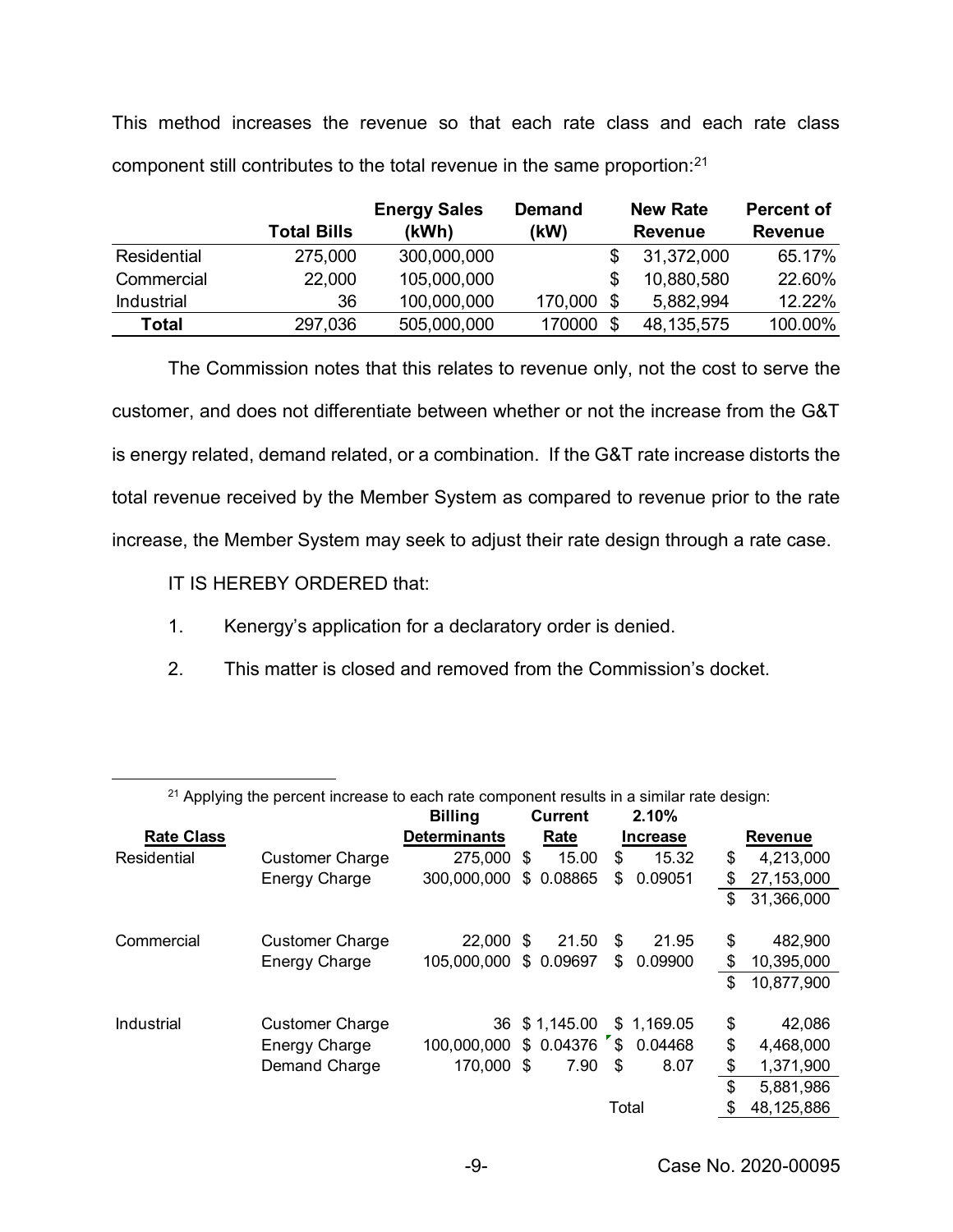By the Commission



ATTEST:

hide C. Pridwell

Executive Director

Case No. 2020-00095